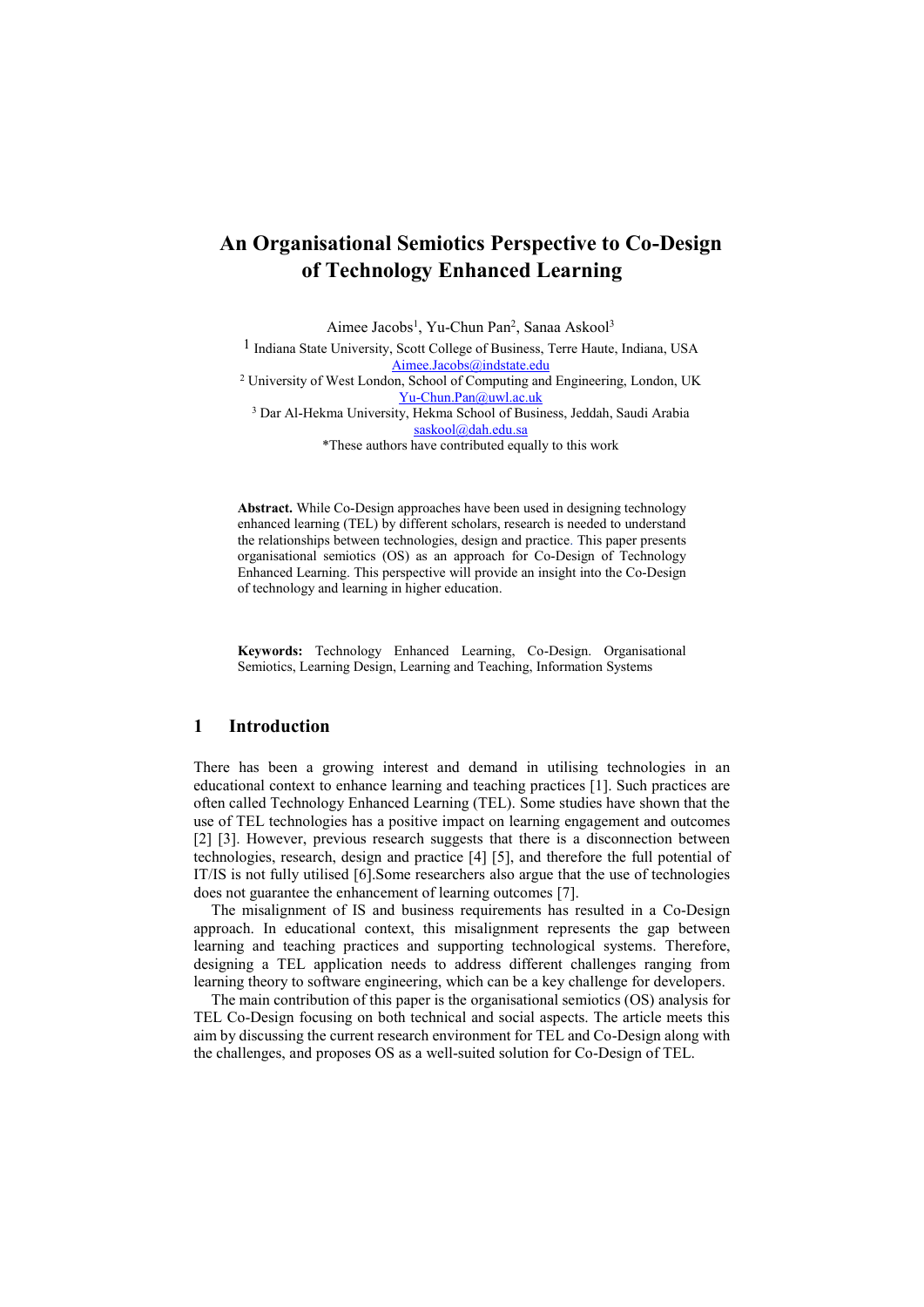## **2 Context and Motivation**

#### **2.1 Technology Enhanced Learning**

Despite the popularity, there is no universally agreed definition of what TEL means. TEL emphasises on the learning experience of learners and the teaching experience of staff [8]. Whilst different parties have different definitions of TEL [9] [10], the various definitions all address the use and effect of technology in an educational environment. Therefore, this paper adapts other researchers' views and defines TEL as "*the use and effect of any kind of IT applications in learning and teaching environment*".

TEL has been increasingly adopted in educational organisations ranging from primary schools to higher education. Many researchers [9] [11] [12] [13] identify the drivers and benefits of TEL, including inclusion and diversity, stakeholder engagement, personal development, performance improvement, and innovation. It is important to consider the drivers and benefits which play a crucial role in the development and deployment of TEL applications.

#### **2.2 Co-Design and Technology Enhanced Learning**

The development of TEL applications has continuously attracted plenty of initiatives. The motivations behind this development include improvement of learning and teaching quality, fulfilment of learner expectations, and improvement of administrative processes [10]. Co-Design is one of the most popular participatory development methods that actively involves users for IS development [14] [15].

Co-Design has been used for the collaborative nature of designing activities that tackles the development of IS which includes the change of business requirements. Yet, existing requirements for IS development cannot be considered for Co-Design [16], as they do not consider the changing nature of requirements. Moreover, Co-Design research has been criticised by different scholars [17]. First, it is considered as "expensive" in the design process as it needs numerous meetings and discussions. Second, it is complex to deploy due to its lack of formalisation. Moreover, it focuses on the early design stage and puts few efforts on the later stages.

Current Learning theories support the importance of the social aspects in an organisational domain, however, Siemens [18] suggests that these theories lack the ability to capture the cognitive operations that are now performed by technology such as information storage and retrieval that were previously performed by learners. This indicates the disconnection between learning and teaching practice and supporting technological systems. Educational organisations should emphasise the quality of the technology use and the way it supports achieving learning objectives, rather than only the use of technology [19].

Based on these challenges, OS methods could improve the understanding of the requirements for TEL design. Additionally, OS provides a framework to bridge the gap left by current learning theories and the social aspects of technology. The following section introduces OS and the OS methodologies used as a framework.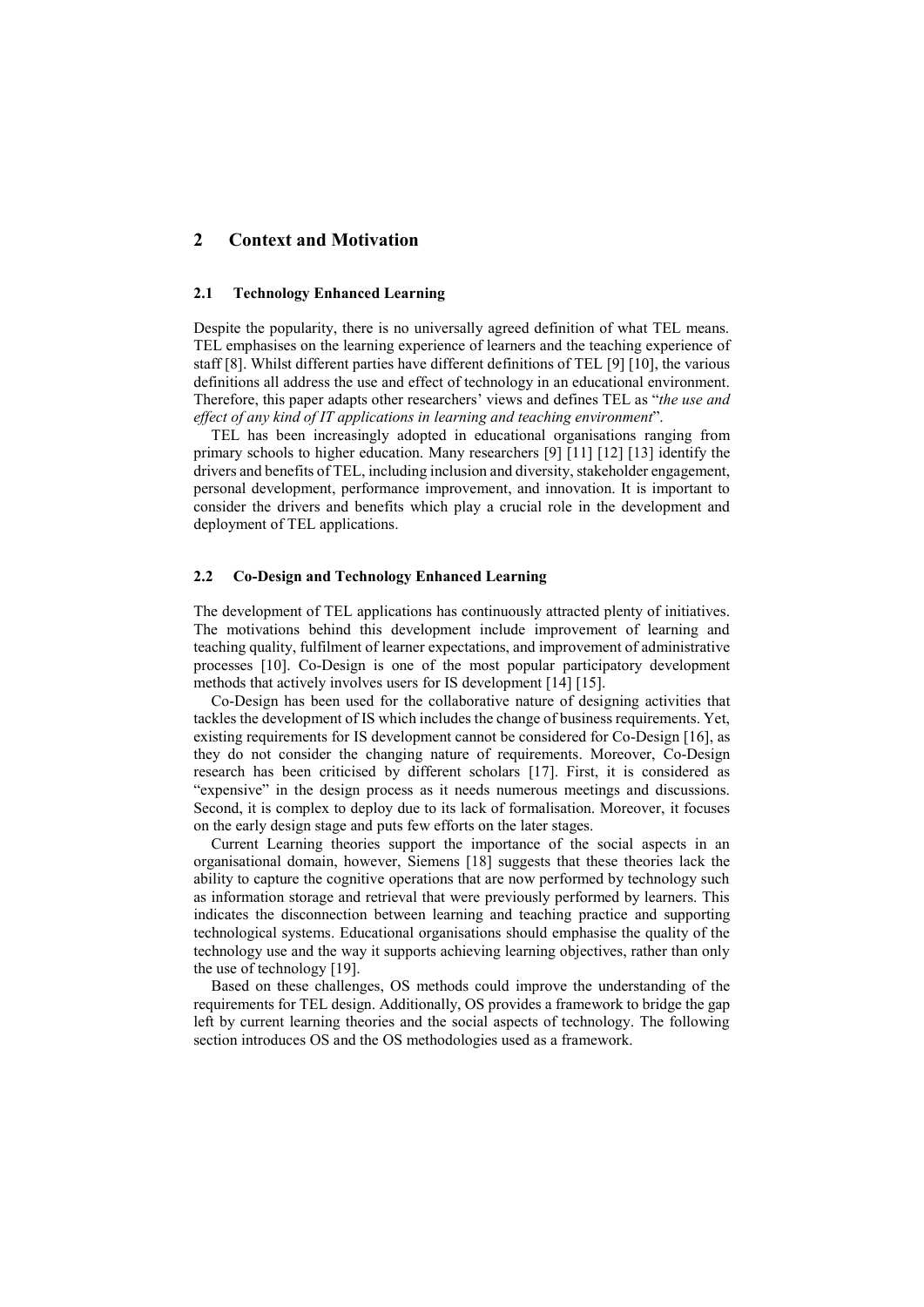## **3 Theoretical Background: Organisational Semiotics**

OS is the study of organisations using concepts of semiotics [20]. OS is positioned to meet the needs of both the technical and social aspects in an organisational domain [21]. These aspects make it well suited to meet the needs lacking in current design and theories for TEL. OS is first introduced by Stamper [22] based on Peirce [23]'s work on semiotics. Signs are formulated through a sign mediation process known as semiosis [24]. OS has been applied in various domains, e.g. IS design [25], knowledge management [26], and social media readiness assessment [27].

The OS perspective, which concentrates on the relations between the IT system, and organisation, offers a range of methods to analyse and design organisations [20]. The OS framework, also known as the semiotic ladder, supports the view of inseparability of technical and social aspects of an organisation (or an information system) through the use of the six branches of semiotics diagnosis [20]. This framework aids in classifying signs within the multi-layers of an organisation from the two views of human information functions and IT platform. The OS framework allows an investigation into the human as well as the technological aspects of TEL, as many researchers [18] [28] suggest it is necessary to capture the learning process as well as the social and contextual factors and the value of what is being learned through technology. The following section provides the OS analysis for TEL Co-Design.

#### **4 Organisational Semiotic Perspective to TEL Co-Design**

The current TEL design approach focuses on how to create technologies to support learning and teaching environment. As previously discussed, there are two major issues in this approach. Firstly, technologies and human behaviours have the capabilities to influence and shape each other. Secondly, whilst Co-Design method has been applied to TEL application development, the current level and scope of user involvement might not necessarily be sufficient, as there are more participants than teachers and learners. This research addresses these two issues by applying OS to further analyse the activities in educational environment where technologies are used.

#### **4.1 Learning System and Technical System in TEL Environment**

In order to fully understand the relationship between human agents and technologies in TEL environment, this paper establishes the definitions of informal and formal learning system and technical system. Informal and formal learning systems refer to the culture, structure, process, people and information in learning and teaching environment. It includes all the human activities, controlled by either formal or informal norms, performed by participants in order to achieve the learning objectives. On the other hand, technical system refers to the IS that supports and enhances the operations of learning systems. As shown in Fig. 1, technical system is part of informal and formal learning system. Human participants utilise the data and information stored and processed in the technical system in order to perform in learning system. Through the lens of OS, the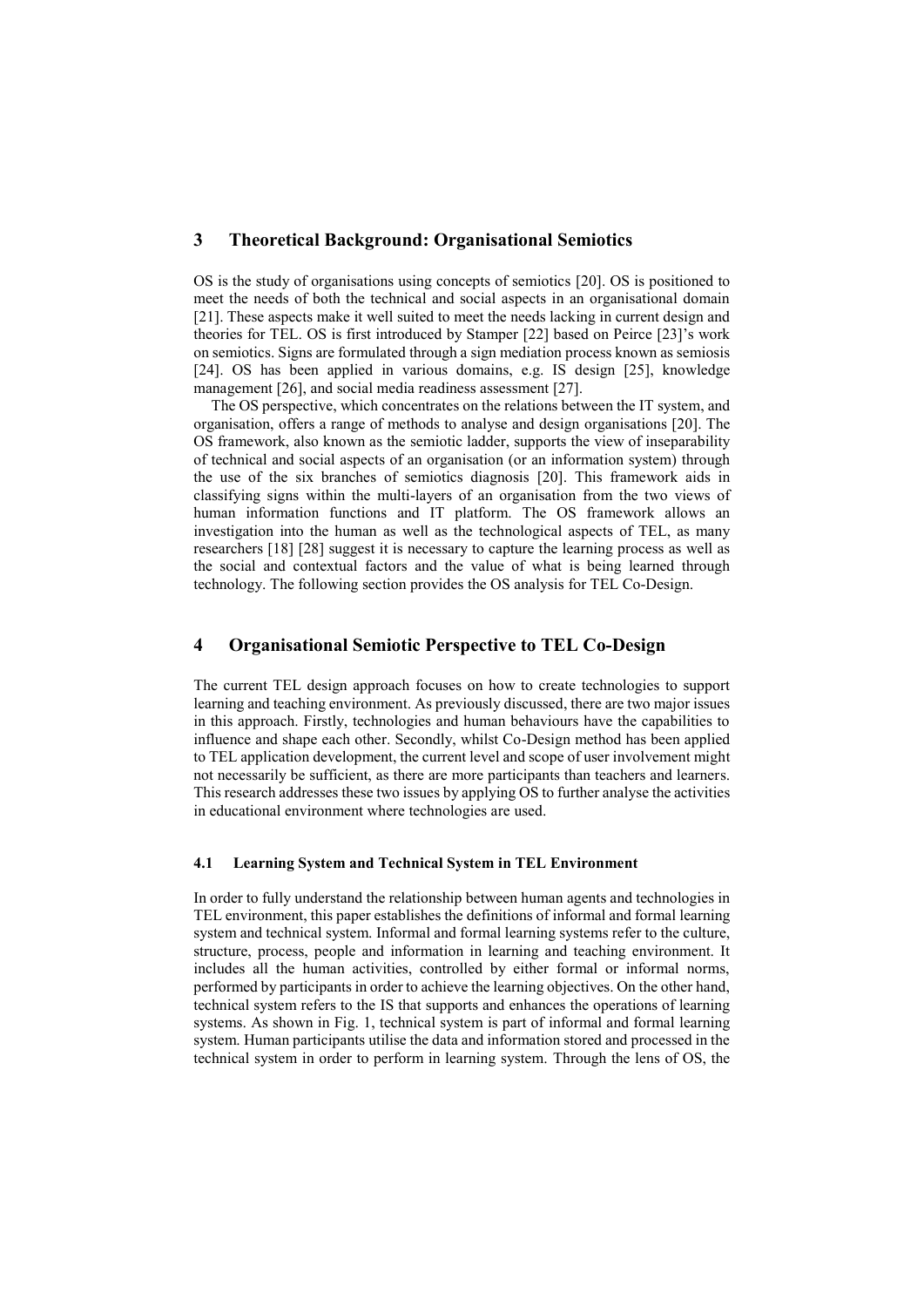environment can be considered as a meta-system including all the six layers of the semiotic ladder.

| Informal learning system: social interaction, inclusion, diversity, stakeholder engagement |                                                               |                                    |  |  |  |
|--------------------------------------------------------------------------------------------|---------------------------------------------------------------|------------------------------------|--|--|--|
|                                                                                            | Formal learning system: process, learning procedure, policies |                                    |  |  |  |
|                                                                                            |                                                               | Technical system: TEL applications |  |  |  |
| P. 1 T.C. 1 T. 1 T. 1 T. 1 O.J. 1 T. 1 T. 1 O.J. 1                                         |                                                               |                                    |  |  |  |

Fig. 1: Informal and Formal Learning System and Technical System

## **4.2 Organisational Semiotics Analysis for TEL Co-Design**

Co-Design emphasises community and research as part of the participatory process. It focuses on participant involvement, perceptions and the feedback loop. Developers have created the co-design processes based on their need to obtain users' new ideas and feedback, however, the user feedback will be designed from users' perspective. The attractiveness of OS viewpoint for CO-Design is that it can offer analysis of the community interlinks to technology. OS offers a systematic way to analyse the deisgn requirements including what is being designed, purpose of the design, resources needed, and mechanisms required to foster communication among the community. It also helps identify the activities around the students and instructors, which helps identify participant roles within the design process.

The OS analysis of the TEL environment can be categorised into six distinctive layers (see Fig. 2). The analysis of the learning system and technical system identified the requirements for TEL in the human information functions and the IT platform respectively. This analysis of TEL may provide the foundation for TEL Co-Design.

| respectively. This what you of TEE line provide the foundation for TEE CO Design. |                                                                                        |                                                                     |  |  |
|-----------------------------------------------------------------------------------|----------------------------------------------------------------------------------------|---------------------------------------------------------------------|--|--|
|                                                                                   |                                                                                        | Social World: Wider access to education, inclusion                  |  |  |
|                                                                                   |                                                                                        | and diversity, stakeholder expectation, learner                     |  |  |
|                                                                                   |                                                                                        | employability, government requirements                              |  |  |
| Human Information                                                                 |                                                                                        | <b>Pragmatics:</b> Motivated autonomous learning, engaging          |  |  |
| Functions (Informal and                                                           |                                                                                        | learners, improving learning outcomes, enabling learners            |  |  |
| Formal Learning System)                                                           |                                                                                        | to learn, facilitating virtual group discussion                     |  |  |
|                                                                                   |                                                                                        | <b>Semantics:</b> Requirements for progression, course description, |  |  |
|                                                                                   |                                                                                        | learning objectives, ability to communicate with others             |  |  |
| The IT Platform                                                                   | <b>Syntactics:</b> Learning progression procedure, assignment submission               |                                                                     |  |  |
| (Technical System)                                                                | guidance, semester schedule, teaching materials                                        |                                                                     |  |  |
|                                                                                   | <b>Empirics:</b> Website, learning platform, portal, internet connectivity, connection |                                                                     |  |  |
| speed and liability, archives, network of devices, structured data                |                                                                                        |                                                                     |  |  |
| <b>Physical World:</b> PC, laptop, mobile phone, tablet, server, cables, database |                                                                                        |                                                                     |  |  |

Fig. 2: Organisational Semiotic Framework for Technology Enhanced Learning

# **5 Discussion and Conclusion**

TEL changes how learning and teaching processes can be managed and delivered. However, the use of IT/IS to enhance learning can lead to some challenges in the communication and interaction process between students and instructors. Moreover, using technology to enhance learning creates a lack of ownership of design, because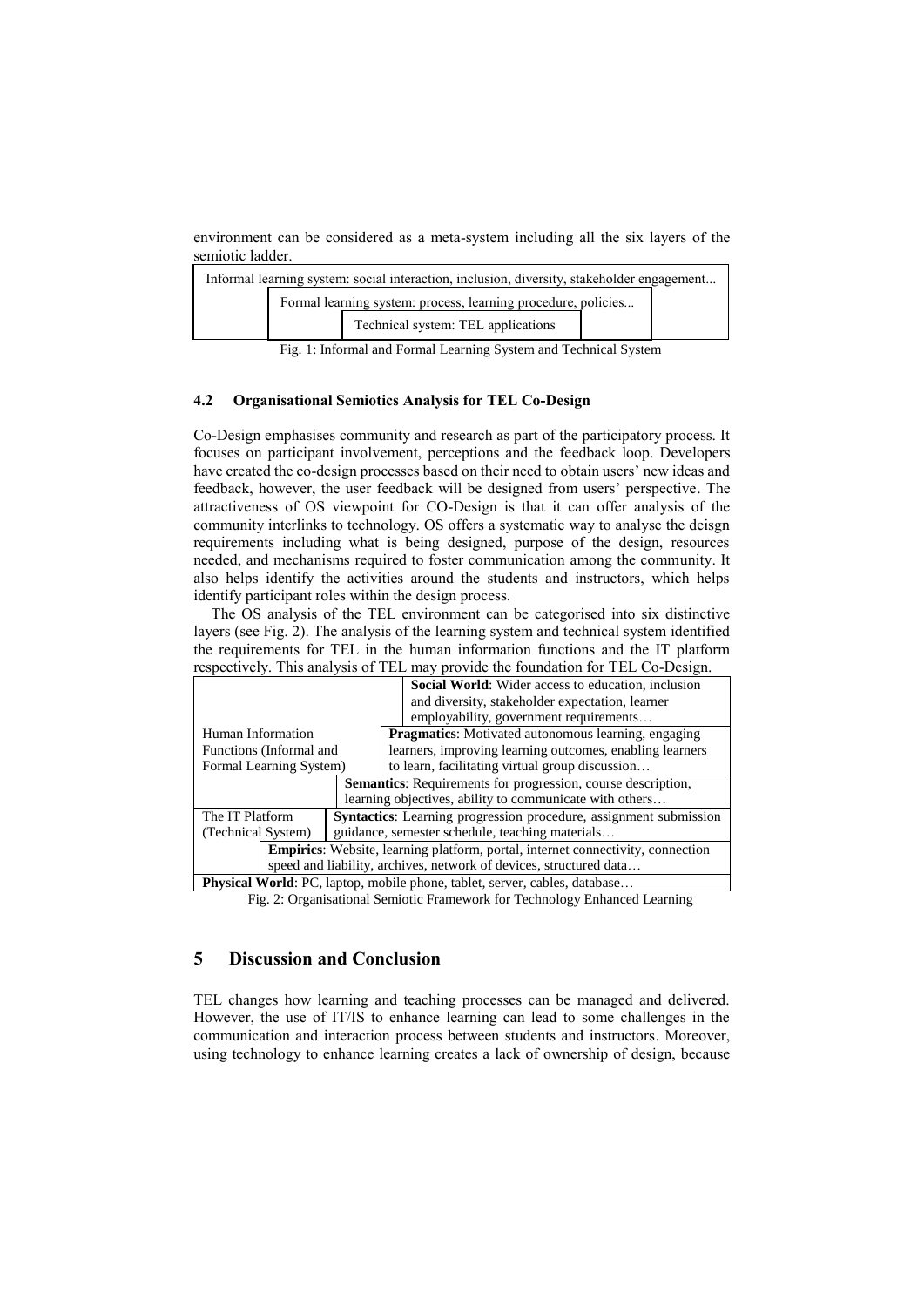participants with diverse responsibilities and tasks influence the common paradigm in the classroom. This could be due to a lack of requirements engineering methods that could reflect negatively on the system's analysis and design.

The use of technology and its effects in the educational context has prompted significant interest in the development of TEL applications. However, there is a gap between learning system (learning and teaching practice) and technical system (TEL applications), as many TEL developments fail to recognise learning system and technical system as one integral unit. Co-Design approach has also been deployed in the development of TEL applications. However, Co-Design itself presents challenges, as it is expensive and lacks formality for users to follow. Considering these challenges, OS can be considered a suitable perspective to investigate the TEL environment and its application development because it concerns both social and technical aspects of IT/IS.

By applying OS perspective, the OS framework analysis for TEL provides a comprehensive insight into the key requirements for TEL Co-Design. The analysis identifies the interlinked requirements at the six OS layers. The requirements at higher layers need to be supported by the requirements at lower layers for the IT platform to support the human activities. The understanding of how requirements at different OS layers support each other could allow TEL requirements to be analysed in this manner. Furthermore, Co-Design requires the collective effort of participants at various levels in order to maximise the effectiveness of the design product.

A limitation, however, is that the research framework is based on literature review without empirical studies. However, the proposed demonstrates the relationships between technologies, design and practice which will allow greater integration of technical system into the process of learning system and it is expected to offer guidelines for analysing TEL solutions. Further research can be applied to a case study of an organisation in higher education.

In summary, this paper focused on the improvement of TEL grounded in OS as it applies to both higher education as an organisation and TEL. The analysis highlights TEL requirements through the six layers in OS framework focusing on semantic, pragmatic and social aspects of teaching and learning without ignoring the technical aspects. OS could foster researchers and practitioners understanding of the systems requirements by driving the analysis and Co-design of TEL tools.

### **Reference**

- 1. Selwyn, N.: The use of computer technology in university teaching and learning: a critical perspective. Journal of computer assisted learning, vol. 23, no. 2 (2007) 83-94
- 2. Shieh, R. S.: The impact of Technology-Enabled Active Learning (TEAL) implementation on student learning and teachers' teaching in a high school context. Computers & Education, vol. 59, no. 2 (2012) 206-214
- 3. Shieh, R., Chang, W. and Liu, Z.: Technology enabled active learning (TEAL) in introductory physics: impact on genders and achievement levels. Australian Journal of Educational Technology, vol. 27, no. 7, (2011) 1082-1099
- 4. Hannafin, W. a.: Design-based research and technology-enhanced learning environments. Educational Technology Research and Development, vol. 53, no. 4 (2005)
- 5. Keppell, M.: Assuring best practice in technology-enhanced learning environments. Research in Learning Technology, vol. 23 (2015)